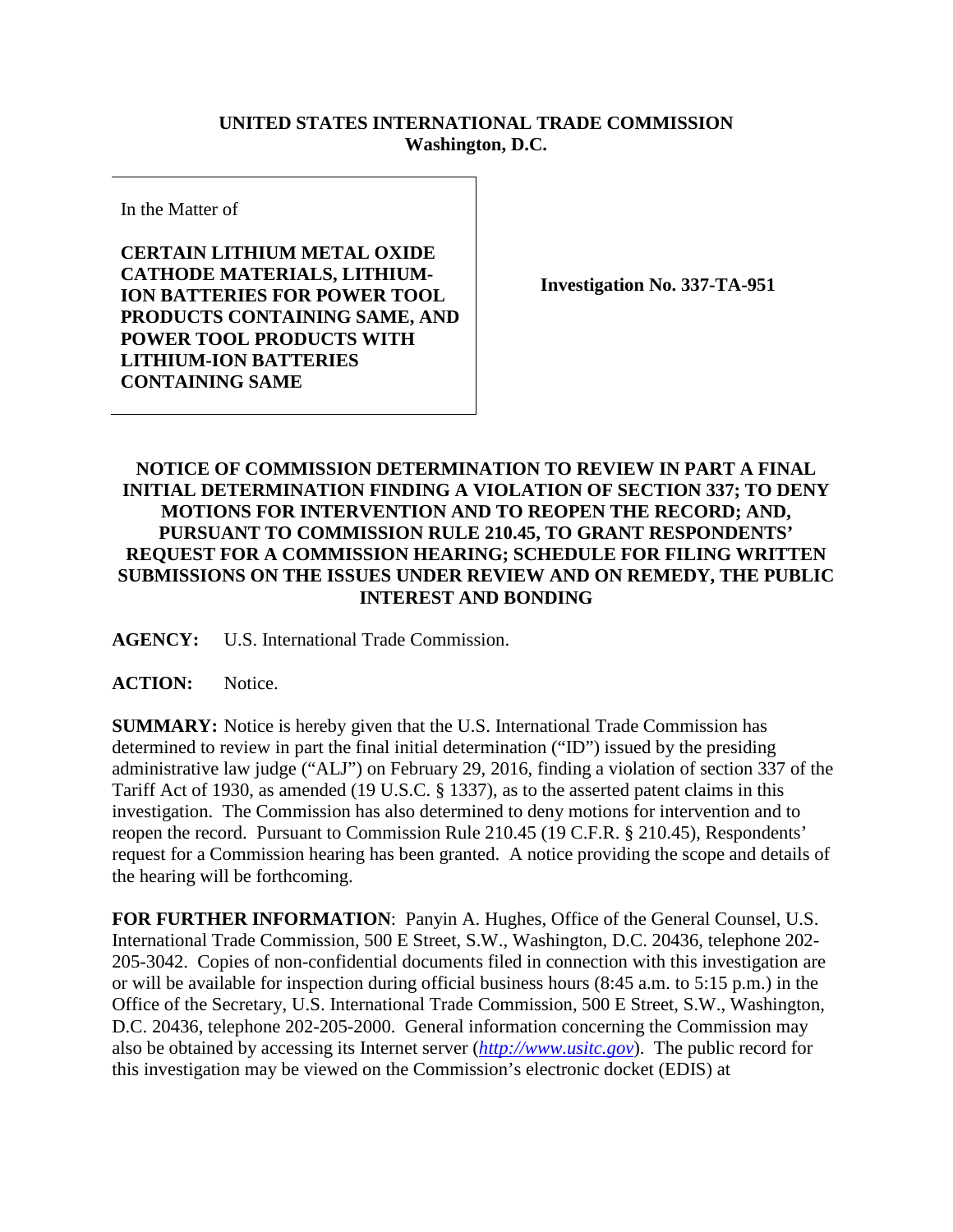*[http://edis.usitc.gov](http://edis.usitc.gov/)*. Hearing-impaired persons are advised that information on this matter can be obtained by contacting the Commission's TDD terminal on 202-205-1810.

**SUPPLEMENTARY INFORMATION**: The Commission instituted this investigation on March 30, 2015, based on a complaint filed by BASF Corporation of Florham Park, New Jersey and UChicago Argonne LLC of Lemont, Illinois (collectively, "Complainants"). 80 *Fed. Reg.*  16696 (Mar. 30, 2015). The complaint alleges violations of section 337 of the Tariff Act of 1930, as amended (19 U.S.C. § 1337), in the importation into the United States, the sale for importation, and the sale within the United States after importation of certain lithium metal oxide cathode materials, lithium-ion batteries for power tool products containing same, and power tool products with lithium-ion batteries containing same by reason of infringement of one or more of claims 1-4, 7, 13, and 14 of U.S. Patent No. 6,677,082 ("the '082 patent") and claims 1-4, 8, 9, and 17 of U.S. Patent No. 6,680,143 ("the '143 patent"). *Id.* The notice of investigation named the following respondents: Umicore N.V. of Brussels, Belgium; Umicore USA Inc. of Raleigh, North Carolina (collectively, "Umicore"); Makita Corporation of Anjo, Japan; Makita Corporation of America of Buford, Georgia; and Makita U.S.A. Inc. of La Mirada, California (collectively, "Makita"). *Id.* The Office of Unfair Import Investigations is a party to the investigation.

On November 5, 2015, the ALJ granted a joint motion by Complainants and Makita to terminate the investigation as to Makita based upon settlement. *See* Order No. 32 (Nov. 5, 2015). The Commission determined not to review. *See* Notice (Nov. 23, 2015).

On December 1, 2015, the ALJ granted an unopposed motion by Complainants to terminate the investigation as to claim 8 of the '082 patent. *See* Order No. 35 (Dec. 1, 2015). The Commission determined not to review Order No. 35. *See* Notice (Dec. 22, 2015).

On February 29, 2016, the ALJ issued his final ID, finding a violation of section 337 by Umicore in connection with claims 1-4, 7, 13, and 14 of the '082 patent and claims 1-4, 8, 9, and 17 of the '143 patent. Specifically, the ID found that the Commission has subject matter jurisdiction, *in rem* jurisdiction over the accused products, and *in personam* jurisdiction over Umicore. ID at 10-11. The ID found that Complainants satisfied the importation requirement of section 337 (19 U.S.C. § 1337(a)(1)(B)). *Id.* at 9-10. The ID found that the accused products directly infringe asserted claims 1-4, 7, 13, and 14 of the '082 patent; and asserted claims 1-4, 8, 9, and 17 of the '143 patent, and that Umicore contributorily infringes those claims. *See* ID at 65-71, 83-85. The ID, however, found that Complainants failed to show that Umicore induces infringement of the asserted claims. *Id.* at 79-83. The ID further found that Umicore failed to establish that the asserted claims of the '082 or '143 patents are invalid for lack of enablement or incorrect inventorship. ID at 118-20. The ID also found that Umicore's laches defense fails as a matter of law (ID at 122-124) and also fails on the merits (ID at 124-126). Finally, the ID found that Complainants established the existence of a domestic industry that practices the asserted patents under 19 U.S.C. § 1337(a)(2). *See* ID at 18, 24.

On March 14, 2016, Umicore filed a petition for review of the ID. Also on March 14, 2016, the Commission investigative attorney ("IA") petitioned for review of the ID's finding that a laches defense fails as a matter of law in section 337 investigations. Further on March 14,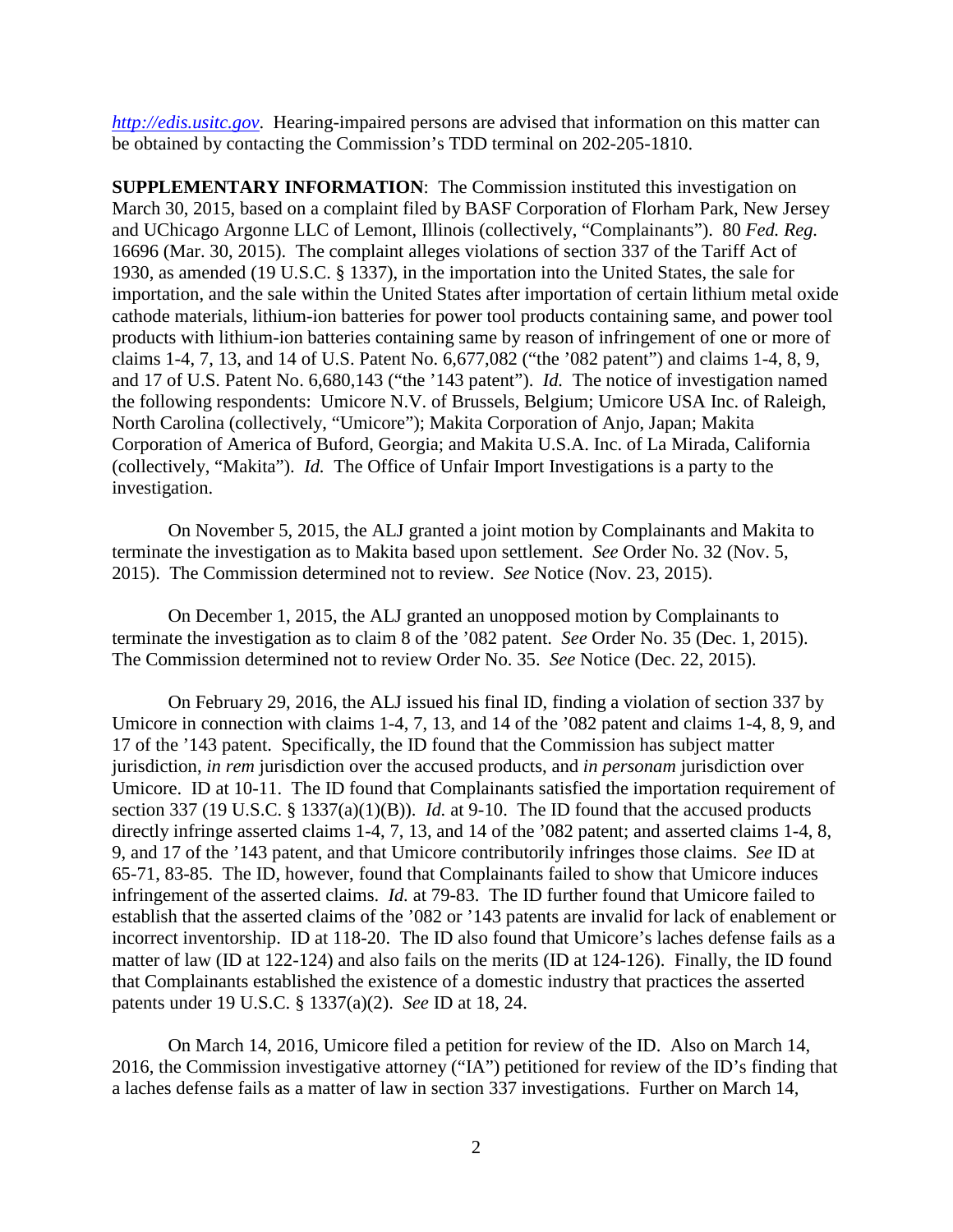2016, Complainants filed a contingent petition for review of the ID. That same day, Umicore filed a motion under Commission Rules 210.15(a)(2) and 210.38(a) (19 C.F.R. §§ 210.15(a)(2) and 210.38(a)), for the Commission to reopen the record in this investigation to admit a paper published on October 29, 2015, and a press release issued that day (collectively, "documents"). On March 22, 2016, the parties filed responses to the petitions for review. On March 24, 2016, Complainants and the IA filed oppositions to Umicore's motion to reopen the record. On April 5, 2016, Umicore moved for leave to file a reply. The Commission has determined to grant Umicore's motion for leave to file a reply.

On April 8, 2016, 3M Corporation ("3M") filed a motion to intervene under Commission Rule 210.19. 3M requests that the Commission grant it "with full participation rights in this Investigation in order to protect its significant interests in the accused materials."

Having examined the record of this investigation, including the final ID, the petitions for review, and the responses thereto, the Commission has determined to review the final ID in part. Specifically, the Commission has determined to review (1) the ID's contributory and induced infringement findings; (2) the ID's domestic industry findings under 19 U.S.C. § 1337(a)(3)(C); and (3) the ID's findings on laches.

The Commission has determined to deny Umicore's motion to reopen the record to admit the documents. The Commission notes that the documents that Umicore seeks to introduce into evidence were available as of October 29, 2015, the last day of the hearing before the ALJ. Thus, Umicore could not have presented them prior to the hearing. Nothing, however, prevented Umicore from filing a timely motion under Commission Rule 210.42(g) requesting the ALJ to reopen the record and consider the documents prior to issuance of the final ID. The Commission notes that the final ID did not issue until February 29, 2016, four months after the documents were published. Yet, Umicore made no attempt to request the ALJ to consider the documents in the final ID. Thus, the Commission has determined to deny Umicore's motion to reopen the record at this late stage.

The Commission has determined to deny 3M's motion to intervene. The Commission notes that 3M filed a public interest statement on April 8, 2016, making substantially the same arguments it makes in its motion to intervene. The Commission will consider 3M's comments in considering remedy, bonding and the public interest this investigation if a violation of Section 337 is found.

The parties are requested to brief their positions on the issues under review with reference to the applicable law and the evidentiary record. In connection with its review, the Commission is interested in responses to the following questions:

> 1. Please discuss whether laches should be an available defense in a Section 337 investigation. In your response, please address how *SCA Hygiene Products v. First Quality Baby Prod.*, 807 F.3d 1311 (Fed. Cir. 2015), *cert. granted*, 578 U.S. – (May 2, 2016), applies and any statutory support for your position.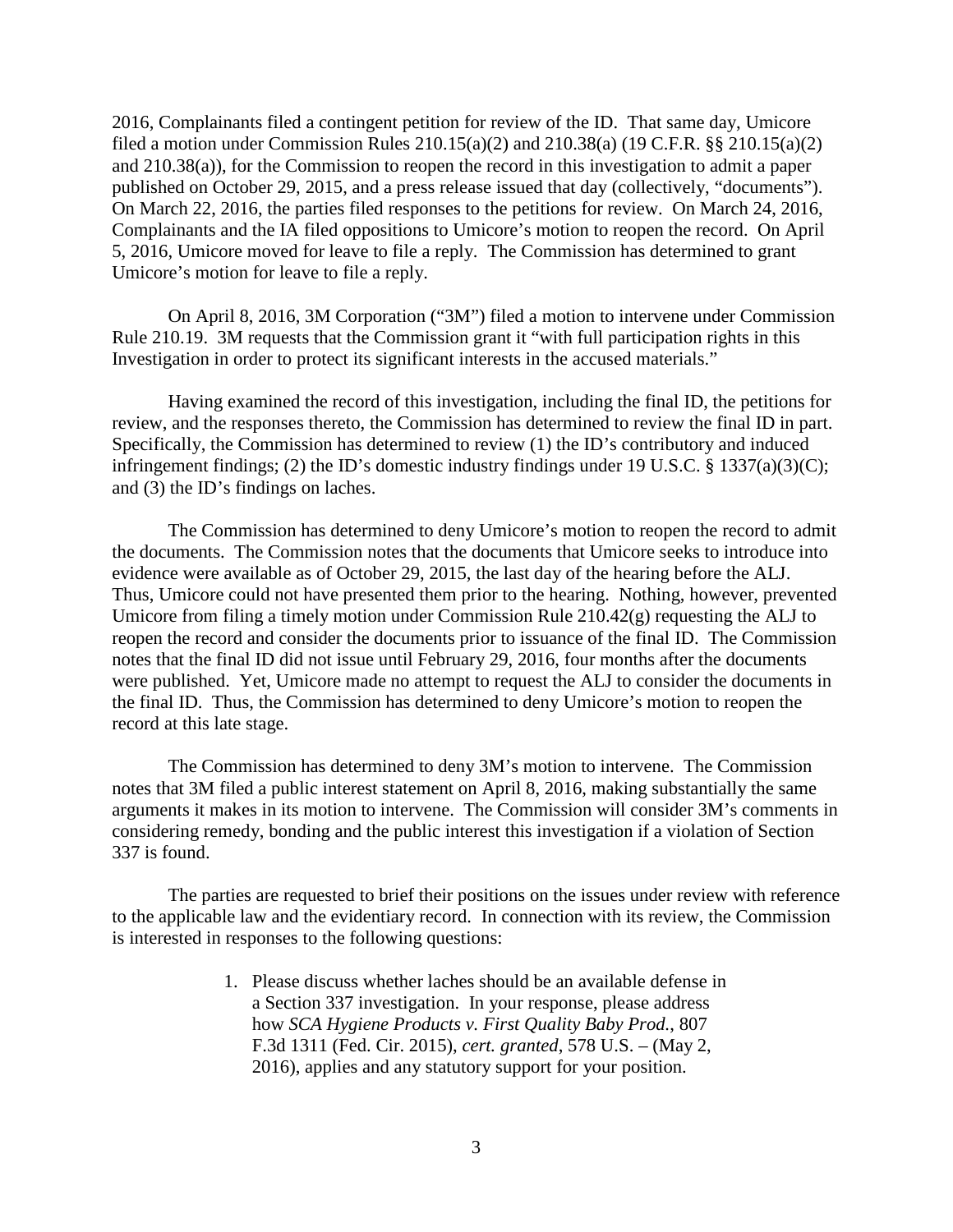- 2. Please discuss whether a good faith belief of non-infringement negates a contributory infringement finding, where the accused products have no substantial non-infringing uses. In your response, please address the impact of the following cases: *Commil USA, LLC v. Cisco Sys., Inc.*, 135 S. Ct. 1920 (2015); *Global–Tech Appliances, Inc. v. SEB S.A.*, 131 S. Ct. 2060, 2068 (2011); *Spansion, Inc. v. International Trade Comm'n*, 629 F.3d 1331, 1359 (Fed. Cir. 2010); *Golden Blount, Inc. v. Robert H. Peterson Co.*, 438 F.3d 1354 (Fed. Cir. 2006).
- 3. Please point to evidence (or lack of evidence) showing that Umicore had a good faith belief of non-infringement, including evidence showing that Umicore relied upon that belief.
- 4. Please discuss in detail the extent to which an exclusion order would affect research and development efforts with respect to lithium ion batteries by universities and private companies. *See* Statement of Umicore S.A. And Umicore USA Inc. Regarding the Public Interest at 1(Apr. 4, 2016). In your response, identify each university and private company engaged in such research and development efforts.
- 5. Please provide a detailed discussion of the record evidence as to whether Umicore's NMC material is uniquely suited for specific applications in energy saving technology, cutting-edge research and development, including identifying those specific areas and volumes involved and whether any other material can be used in such applications. *See* Statement of Umicore S.A. And Umicore USA Inc. Regarding the Public Interest at 1-2.
- 6. Please discuss whether each of the research companies and universities currently using Umicore NMC material (*See* Statement of Umicore S.A. And Umicore USA Inc. Regarding the Public Interest at 1-2) may also use materials from other sources for each of their specific research projects.
- 7. Please discuss whether NMC materials produced by other suppliers have lower performance characteristics and consistency. *See* Statement of Umicore S.A. And Umicore USA Inc. Regarding the Public Interest at 2-3.
- 8. Please discuss how the Umicore NMC material relates to 3M's research and whether other suppliers provide comparable material that 3M can use in its research. *See* 3M Company's Comments on the Effect on the Public Interest of the Proposed Remedy in the Recommended Determination (Apr. 8, 2016).
- 9. Please identify the suppliers of NMC to the U.S. market and the percentage of the market held by each.

Pursuant to Commission rule 210.45 (19 C.F.R. § 210.45), Umicore's request for a Commission hearing has been granted. A notice providing the scope and details of the hearing will be forthcoming.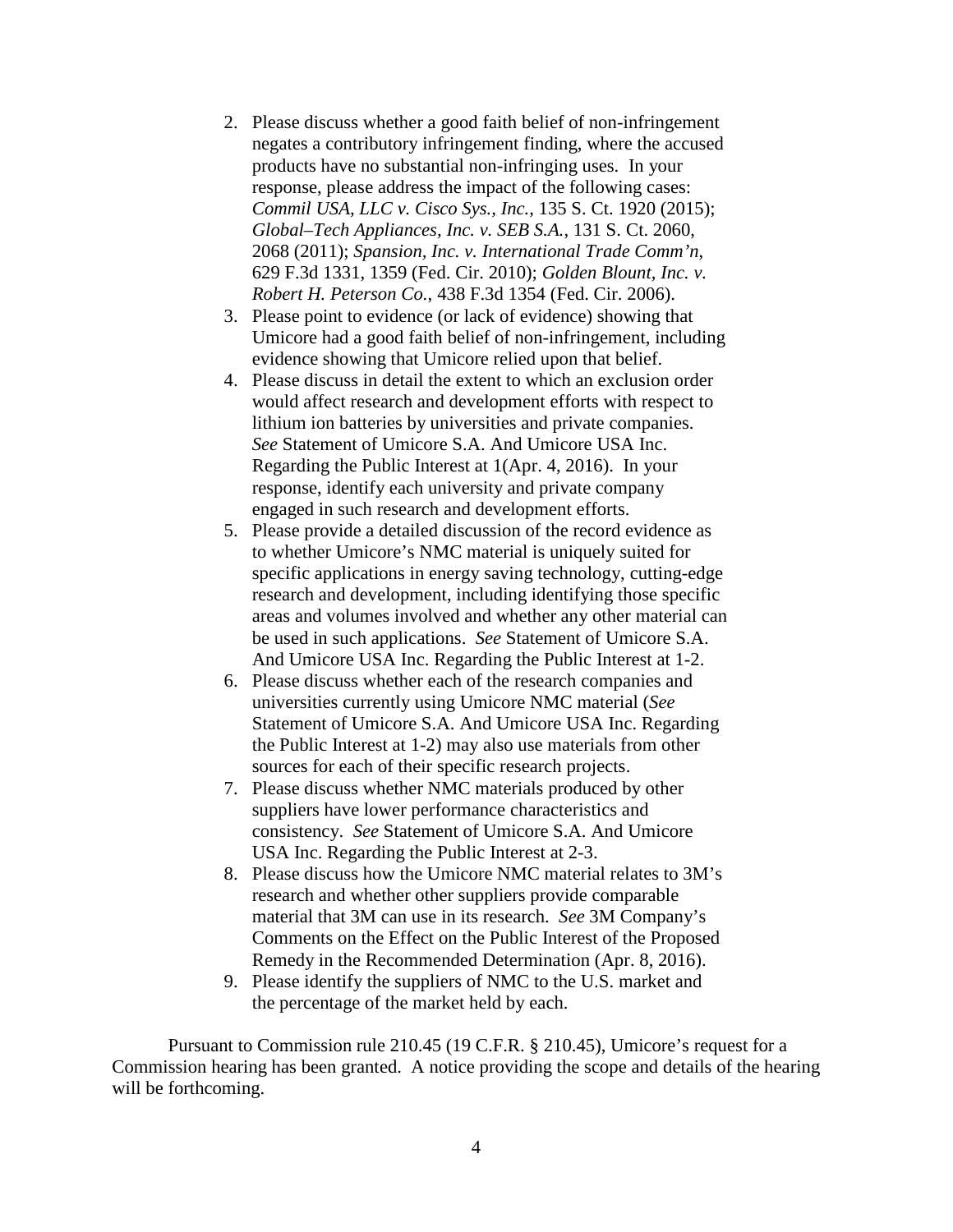In connection with the final disposition of this investigation, the Commission may (1) issue an order that could result in the exclusion of the subject articles from entry into the United States, and/or (2) issue one or more cease and desist orders that could result in the respondent being required to cease and desist from engaging in unfair acts in the importation and sale of such articles. Accordingly, the Commission is interested in receiving written submissions that address the form of remedy, if any, that should be ordered. If a party seeks exclusion of an article from entry into the United States for purposes other than entry for consumption, the party should so indicate and provide information establishing that activities involving other types of entry either are adversely affecting it or likely to do so. For background, see *Certain Devices for Connecting Computers via Telephone Lines*, Inv. No. 337-TA-360, USITC Pub. No. 2843 (December 1994) (Commission Opinion).

If the Commission contemplates some form of remedy, it must consider the effects of that remedy upon the public interest. The factors the Commission will consider include the effect that an exclusion order and/or cease and desist orders would have on (1) the public health and welfare, (2) competitive conditions in the U.S. economy, (3) U.S. production of articles that are like or directly competitive with those that are subject to investigation, and (4) U.S. consumers. The Commission is therefore interested in receiving written submissions that address the aforementioned public interest factors in the context of this investigation.

If the Commission orders some form of remedy, the U.S. Trade Representative, as delegated by the President, has 60 days to approve or disapprove the Commission's action. *See*  Presidential Memorandum of July 21, 2005. 70 *Fed. Reg.* 43251 (July 26, 2005). During this period, the subject articles would be entitled to enter the United States under bond, in an amount determined by the Commission and prescribed by the Secretary of the Treasury. The Commission is therefore interested in receiving submissions concerning the amount of the bond that should be imposed if a remedy is ordered.

**WRITTEN SUBMISSIONS**: The parties to the investigation are requested to file written submissions on the issues identified in this notice. Parties to the investigation, interested government agencies, and any other interested parties are encouraged to file written submissions on the issues of remedy, the public interest, and bonding. Such submissions should address the recommended determination by the ALJ on remedy and bonding. Complainants and the IA are requested to submit proposed remedial orders for the Commission's consideration. Complainants are also requested to state the date that the patents expire and the HTSUS numbers under which the accused products are imported. Complainants are further requested to supply the names of known importers of the Umicore products at issue in this investigation. The written submissions and proposed remedial orders must be filed no later than close of business on May 23, 2016. Reply submissions must be filed no later than the close of business on June 2, 2016. Opening submissions are limited to 50 pages. Reply submissions are limited to 25 pages. Such submissions should address the ALJ's recommended determinations on remedy and bonding. No further submissions on any of these issues will be permitted unless otherwise ordered by the Commission.